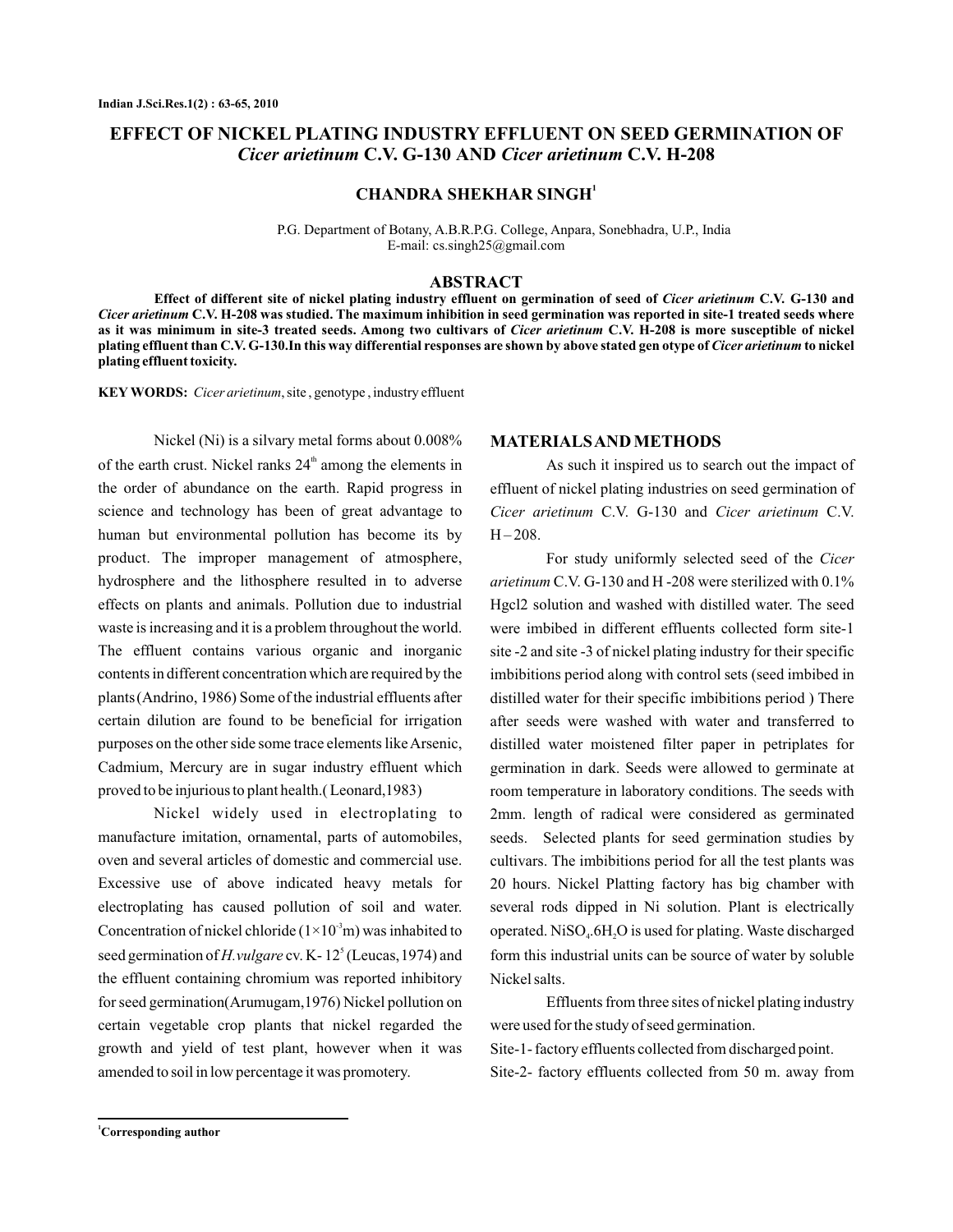discharged point. Site-3- factory effluents collected from 100 m. away from discharged point.

The maximum inhibition in seed germination was reported in site-1 treated seeds where as it was minimum in site-3 treated seeds. In site-2 nickel plating effluents used the inhibition in germination was in between the site-1 and site-3 treated sets . The inhibition was in seed germination in site-1, site-2, and site-3 nickel plating effluents was ca. 35% , 25%, and 2% respectively in *Cicer arietinum* C.V. G – 130 ca. 25% , 15% and 1% respectively in *Cicer arietinum* C.V. H -208 (Table-1)

#### **RESULTSAND DISCUSSION**

Among two cultivars of Cicer arietinum C.V. H -208 is more susceptible of nickel plating effluent toxicity than C.V. G -130. In this way differential responses are shown by above stated genotypes of Cicer arietinum to nickel plating effluent toxicity. For the study of effect of phasic pretreatment of nickel plating effluents on seed germination whole imbibition period was divided in to five equal phases (Regimes). Each phase in *Cicer arietinum* C.V.  $G - 130$  and C.V.  $H - 208$  was of four hours (having the imbibition period of 20 hours).Treatment were given to the

seeds in these phase separately. While in the rest of the phases seeds were kept in distilled water. The nickel plating effluent used were site  $-1$ , site  $-2$ , and site  $-3$ . There is significant effect on seed germination in site  $-3$  treated seeds however site  $-1$  nickel plating effluents was inhibitory to the germination of seed in the above cultivars. The most interesting results recorded were that maximum inhibition in seed germination was in mid phase (Regime – 3) minimum in initial phase (Regime  $-1$ ). In rest of the phases inhibition in seed germination was in between the initial phase and mid phase. Thus inhibition is seed germination in regimes  $-1$ , 2, 3, 4, and 5 was ca.12, 15,20,14, and 13 respectively in *Cicer arietinum* C.V. G -130, ca. 13, 16, 22, 15, and 13 respectively in *Cicer* arietinum C.V.H -208 (Table-2).

Nickel plating effluents used from three sites were inhibitory for seed germination for all the cultivars of the test plants. Maximum inhibition was reported in site  $-1$ treated seeds. In nickel containing effluents phasic pretreatment maximum inhibition in seed germination was in mid phase (Regime–3) minimum inhibition in seed germination in initial phase (Regime–1) in rest of the phases inhibition was in between the initial and mid phase.

| <b>TABLE 1</b>                          |         |         |         |         |  |  |  |  |
|-----------------------------------------|---------|---------|---------|---------|--|--|--|--|
| Three Sites of Nickel Plating effluents |         |         |         |         |  |  |  |  |
| Germination percentage inhibition       |         |         |         |         |  |  |  |  |
| Cultivars                               | Control | Site -1 | Site -2 | Site -3 |  |  |  |  |
| Cicer arietinum<br>C.V. $G-130$         | 0%      | 35%     | 25%     | $2\%$   |  |  |  |  |
| Cicer arietinum<br>C.V. $H - 208$       | $0\%$   | 25%     | 15%     | $1\%$   |  |  |  |  |

### **ACKNOWLEDGEMENTS**

We are thankful to Prof. Jagdumba Singh, Chemistry, Department of Allahabad University for encouragement and valuable suggestion. We acknowledge most humbly and with the deep sense of gratitude to Dr. S. K. Dubey, Botany, Department of B. H. U.